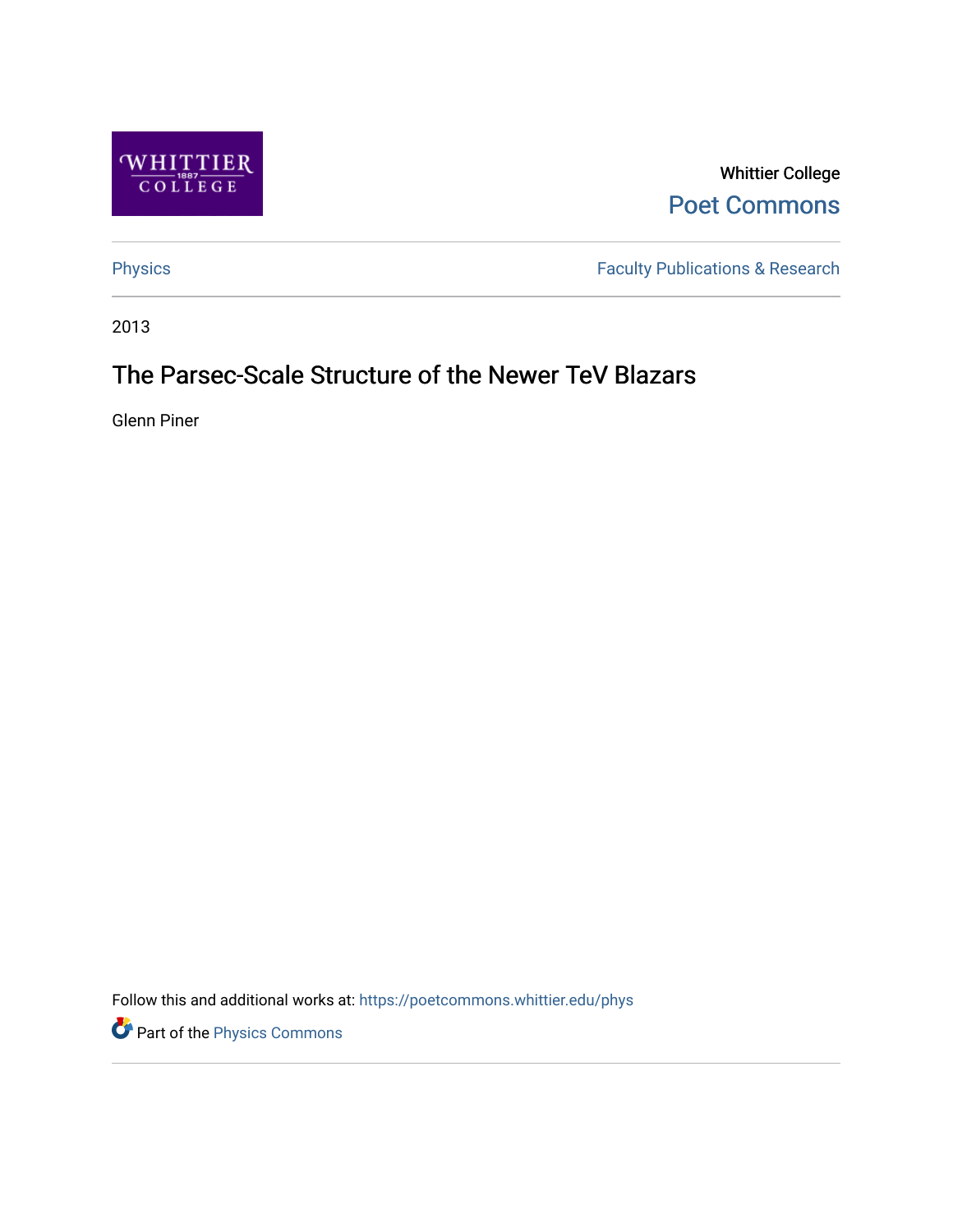## **The Parsec-Scale Structure of the Newer TeV Blazars**

B. Glenn Piner<sup>1,a</sup> and Philip G. Edwards<sup>2</sup>

<sup>1</sup> Department of Physics and Astronomy, Whittier College, Whittier, CA, USA <sup>2</sup>CSIRO Astronomy and Space Science, Epping NSW, Australia

> **Abstract.** We expand our previous studies of the parsec-scale structure of TeV blazars by presenting firstepoch images from VLBA monitoring of ten newer TeV HBLs. All ten sources were successfully detected and imaged, and all showed a one-sided core-jet structure. Many display a morphology common to TeV HBLs: a short, collimated jet followed by a transition to low surface brightness extended emission with a much broader opening angle. The newly detected TeV HBLs tend to be fainter in the radio; the median core flux density was 22 mJy, and the median brightness temperature was  $8 \times 10^9$  K. The brightness temperatures are well below the equipartition limit, and thus the VLBI cores do not require strong beaming, consistent with the modest values of Doppler and Lorentz factors found in the VLBI jets of TeV HBLs by other studies, and contrasting with the strong beaming generally required by the TeV emission. We study the full sample of TeV HBLs that have been observed with VLBI, and find a correlation between TeV flux and VLBI core brightness temperature, suggesting different but correlated beaming factors for the TeV and radio emission. We present a discussion of these observations in the context of velocity structures in the jets of the TeV HBLs.

### **1 Introduction and Background**

The number of TeV blazars has grown rapidly over the past few years; the current generation of ground-based TeV gamma-ray telescopes has detected a total of 58 AGN as of this writing (tevcat.uchicago.edu). The majority of these (41 of 58, or about 70%) belong to the class of highfrequency peaked BL Lac objects, or HBLs. Some of these TeV HBLs have displayed remarkable variability in their TeV gamma-ray emission on time scales as short as a few minutes [1, 2]. Although a variety of ideas has been proposed to explain this dramatic variability (e.g., [3–6]), they share the common feature of high bulk Lorentz factors for the gamma-ray emitting plasma in the relativistic jets of at least >∼ 25. High bulk Lorentz factors are also typically used to model TeV blazar spectral energy distributions (e.g., [7]).

Imaging the jets of these blazars directly on the parsecscale requires VLBI. Most HBLs are relatively faint in the radio, so they are not well represented in large VLBI monitoring projects. We have previously reported multi-epoch VLBI kinematic results for 11 established TeV HBLs (six in [8], and an additional five in [9])  $\frac{1}{1}$ .

A major result of those kinematic analyses was the absence of any rapidly moving features in the jets of TeV HBLs; all components in all 11 sources were either stationary or slowly moving (<∼ 1*c*). Slow apparent speeds of VLBI components in specific TeV HBLs has been confirmed by numerous other studies (e.g., [10–14], although note that TeV-detected IBLs such as 3C 66A and BL Lac *do* show rapidly moving components). While effects other than slow bulk motion can produce slow apparent speeds of components, the complete absence of *any* rapidly moving features in *all* of these jets, after as much as 20 years of VLBA monitoring (for Mrk 421 and Mrk 501), and even after powerful flares [10], is very distinct from the behavior of other types of gamma-ray blazars, which show frequent superluminal ejections (e.g., [15]). Taken together with other measured radio properties, such as the brightness temperatures and core dominance [16, 17], the VLBI data imply only modest bulk Lorentz factors in the parsecscale radio jets of TeV HBLs. (Note that, because the sources appear one-sided on parsec scales, the VLBI data do require that the sources be at least modestly relativistic.) This discrepancy between the Doppler factors estimated from the gamma-ray data and at other wavelengths has been named the "Doppler Crisis" of TeV blazars.

An obvious explanation for the Doppler Crisis is that the radio and gamma-ray emission are produced in different parts of the jet with different bulk Lorentz factors. Several variants of this scenario have been proposed including decelerating jets [18], spine-sheath structures [19], faster moving leading edges of blobs [20], and 'minijets' within the main jet [21], but they all imply that the jets of HBLs contain significant velocity structures. Some of these putative velocity structures, such as a fast spine and slow sheath, may under certain conditions produce observable signatures in VLBI images, such as limb brightening of the transverse jet structure. Limb brightening has in-

ae-mail: gpiner@whittier.edu

<sup>&</sup>lt;sup>1</sup>These 11 sources are: Mrk 421, H 1426+428, Mrk 501, 1ES 1959+650, PKS 2155−304, and 1ES 2344+514 by [8], and 1ES 1101- 232, Mrk 180, 1ES 1218+304, PG 1553+113, and H 2356-309 by [9].

This is an Open Access article distributed under the terms of the Creative Commons Attribution License 2.0, which permits unrestricted use, distribution, and reproduction in any medium, provided the original work is properly cited.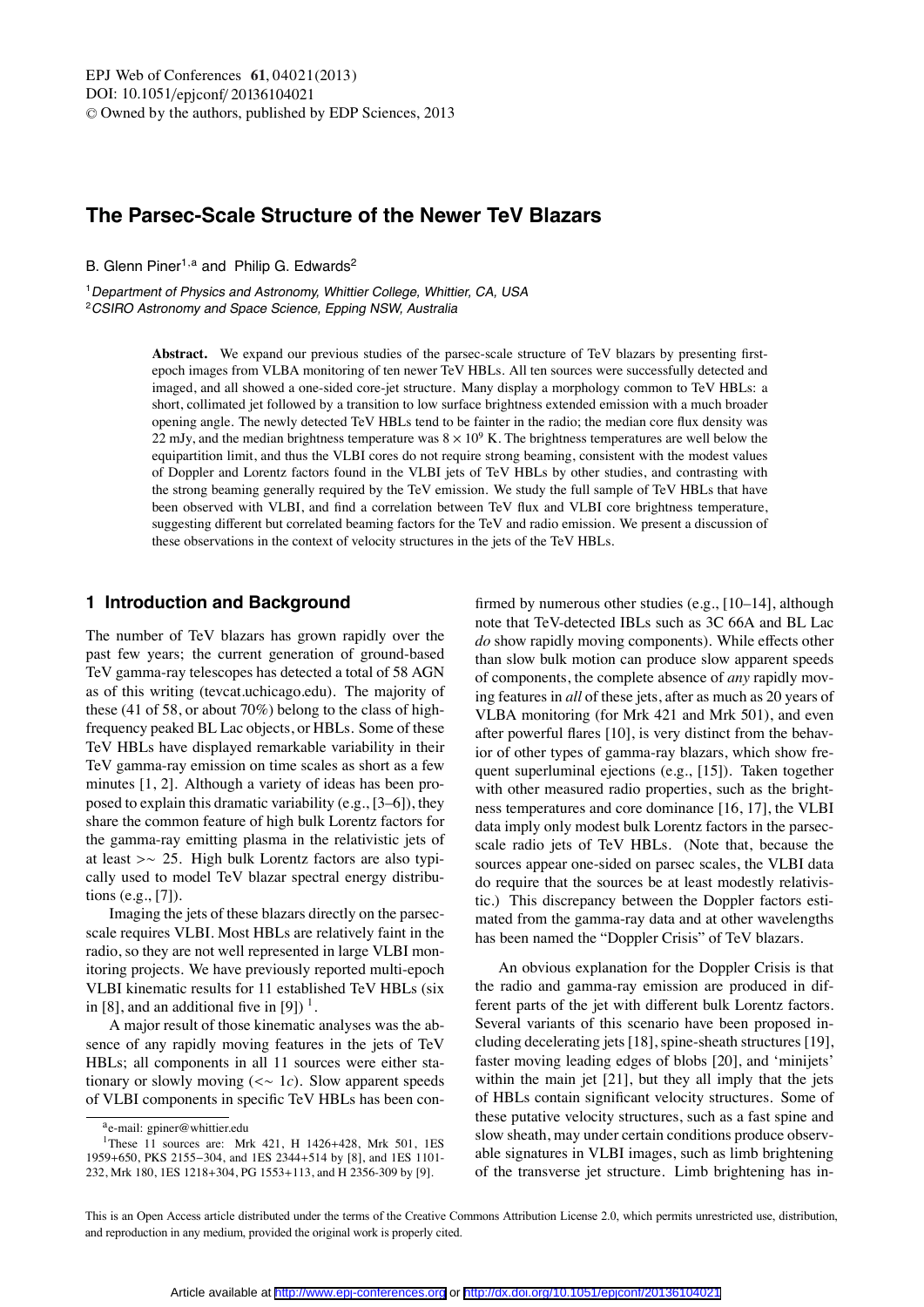#### EPJ Web of Conferences



**Figure 1.** VLBA images. Axes are in milliarcseconds. Lowest contours are three times the rms noise level, other contours are each a factor of two higher. Peak flux densities are 35, 17, 19, 5, 24, 15, 20, 28, 62, and 108 mJy beam−<sup>1</sup> for Figures *a* to *j*, respectively. Rms noise levels are 0.05, 0.05, 0.03, 0.07, 0.06, 0.03, 0.14, 0.04, 0.06, and 0.07 mJy beam−<sup>1</sup> for Figures *a* to *j*, respectively.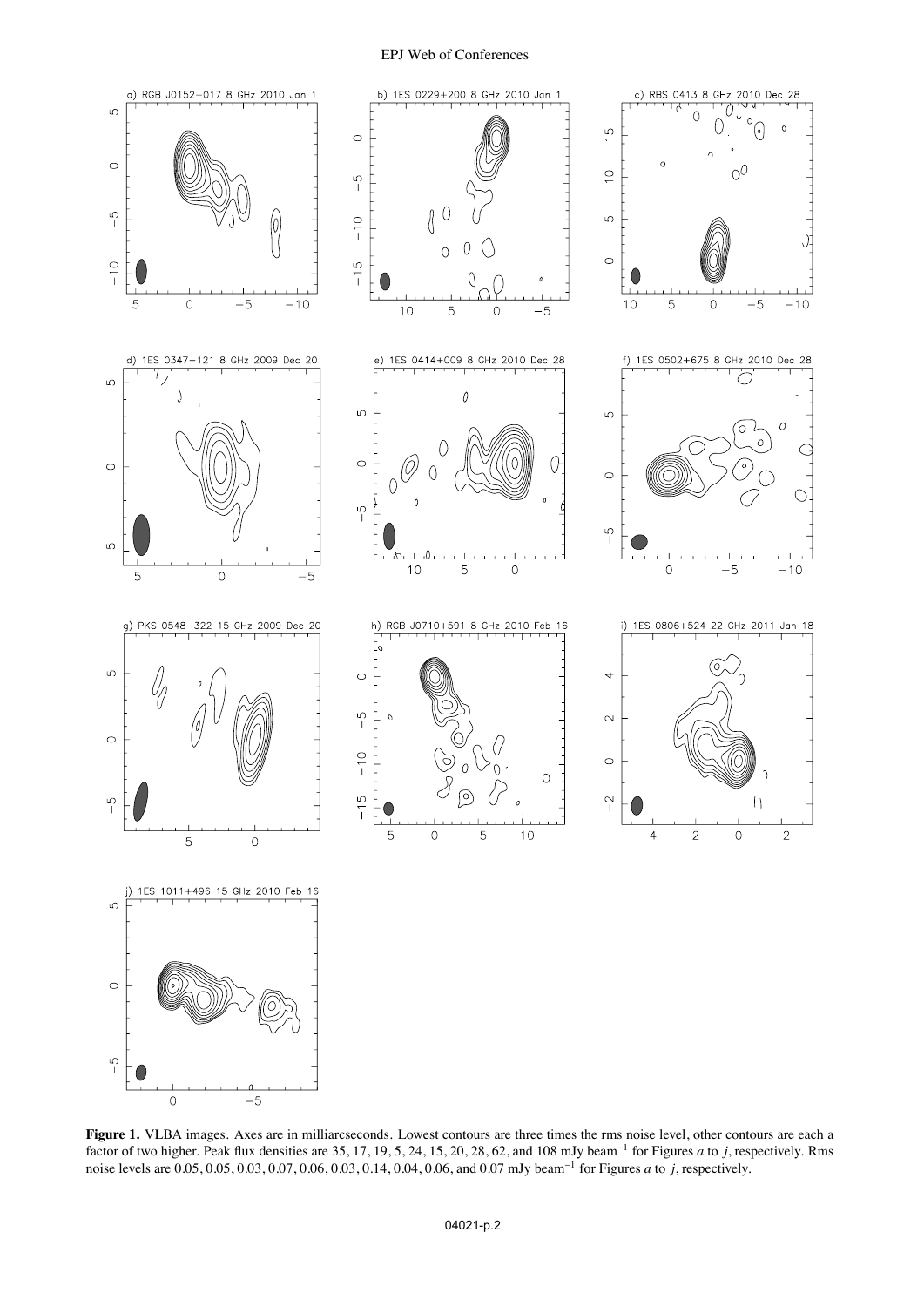deed been observed in VLBI images of both Mrk 421 and Mrk 501 [8, 14, 22–24].

These arguments for velocity structures in the jets of TeV HBLs are consistent with recent developments in radio-loud AGN unification [25, 26]. In this unification work, radio-loud AGN are divided into two distinct subpopulations that constitute a 'broken power sequence'. The 'weak' jet sub-population (corresponding to HBLs when viewed at a small angle) follows a de-beaming curve that requires velocity gradients in the jets, such as a decelerating or spine-sheath jet; see also the similar arguments in earlier unification work by [27]. The TeV HBLs may thus represent the small viewing angle peak of a second radio-loud population with a fundamentally different jet structure from the more powerful blazars.

We are presently taking advantage of both the rapidly growing TeV blazar source list and the upgraded sensitivity of the Very Long Baseline Array (VLBA) to expand our previous work on the parsec-scale structure of TeV HBLs. Our full sample for study now includes all HBLs in TeVCat north of −40◦ (currently 38 out of 41). In this proceeding, we present our first-epoch VLBA images of ten newer TeV HBLs discovered during the years 2007 to 2009, several of which had never before been imaged with VLBI.

#### **2 Observations**

We observed the ten TeV blazars RGB J0152+017, 1ES 0229+200, RBS 0413 (0317+185), 1ES 0347−121, 1ES 0414+009, 1ES 0502+675, PKS 0548−322, RGB J0710+591, 1ES 0806+524, and 1ES 1011+496 with the VLBA at one epoch each between 2009 and 2011, under observing codes BE055 and BE057. The main goal of the single-epoch observations was to see if the sources had parsec-scale structure suitable for multi-epoch monitoring. Observing frequencies ranged from 8 to 22 GHz, depending on source brightness. Earlier observations (BE055) used a data rate of 256 Mbps, while the later observations (BE057) used a higher data rate of 512 Mbps. The average observing time per epoch was five hours. Observations were done in phase-referencing mode for seven of the ten sources, both to aid in detection and to obtain precise masscale positions. Data were calibrated in AIPS, and imaged in Difmap.

#### **3 Results**

All ten sources were successfully detected and imaged; the VLBA images are shown in Figure 1. All ten sources show a one-sided core-jet structure, and we successfully modeled these structures with a circular Gaussian core and from one to four circular Gaussian jet components. Many of the sources (most notably 1ES 0229+200, RBS 0413, 1ES 0502+675, and RGB J0710+591) show a parsec-scale morphology that is very common among the TeV HBLs: a collimated jet a few milliarcseconds in length, followed by a transition to a large region of low surface brightness extended emission with a much broader opening an-



**Figure 2.** Distributions of VLBI core flux density (*a*, top) and source-frame brightness temperature (*b*, bottom) for 33 TeV HBLs. Sources from this paper are shown in yellow. Four unresolved sources do not appear in the brightness temperature distribution.

gle beyond a few milliarcseconds from the core, suggestive of a lower-momentum flow. This type of morphology is reminiscent of the similar parsec-scale morphology of the brighter TeV blazars Mrk 421 and Mrk 501 (e.g., [23, 24]). At least two of the sources (1ES 0502+675 and RGB J0710+591) show a limb-brightened jet region before the transition to low surface brightness extended emission.

The flux densities of the VLBI cores of these ten sources range from 5 mJy (for 1ES 0347−121) to 106 mJy (for 1ES 1011+496), with a median of 22 mJy. These VLBI core components are partially resolved, and their source-frame brightness temperatures range from  $8\times10^8$  K (for 1ES 0347–121) to  $3 \times 10^{10}$  K (for 1ES 1011+496), with a median of  $8 \times 10^9$  K <sup>2</sup>. Figure 2 shows the distributions of core flux densities and source-frame brightness temperatures for all TeV HBLs imaged with VLBI to date. The ten sources from this paper are shown in yellow. Of the 33 sources in Figure 2*a*, the VLBI data for 21 are from our work ([8, 9], and this paper), five are from the MO-

 ${}^{2}$ For non-radio astronomer readers, note that brightness temperature is not a physical temperature, but a convenient radio-astronomical means of characterizing surface brightness.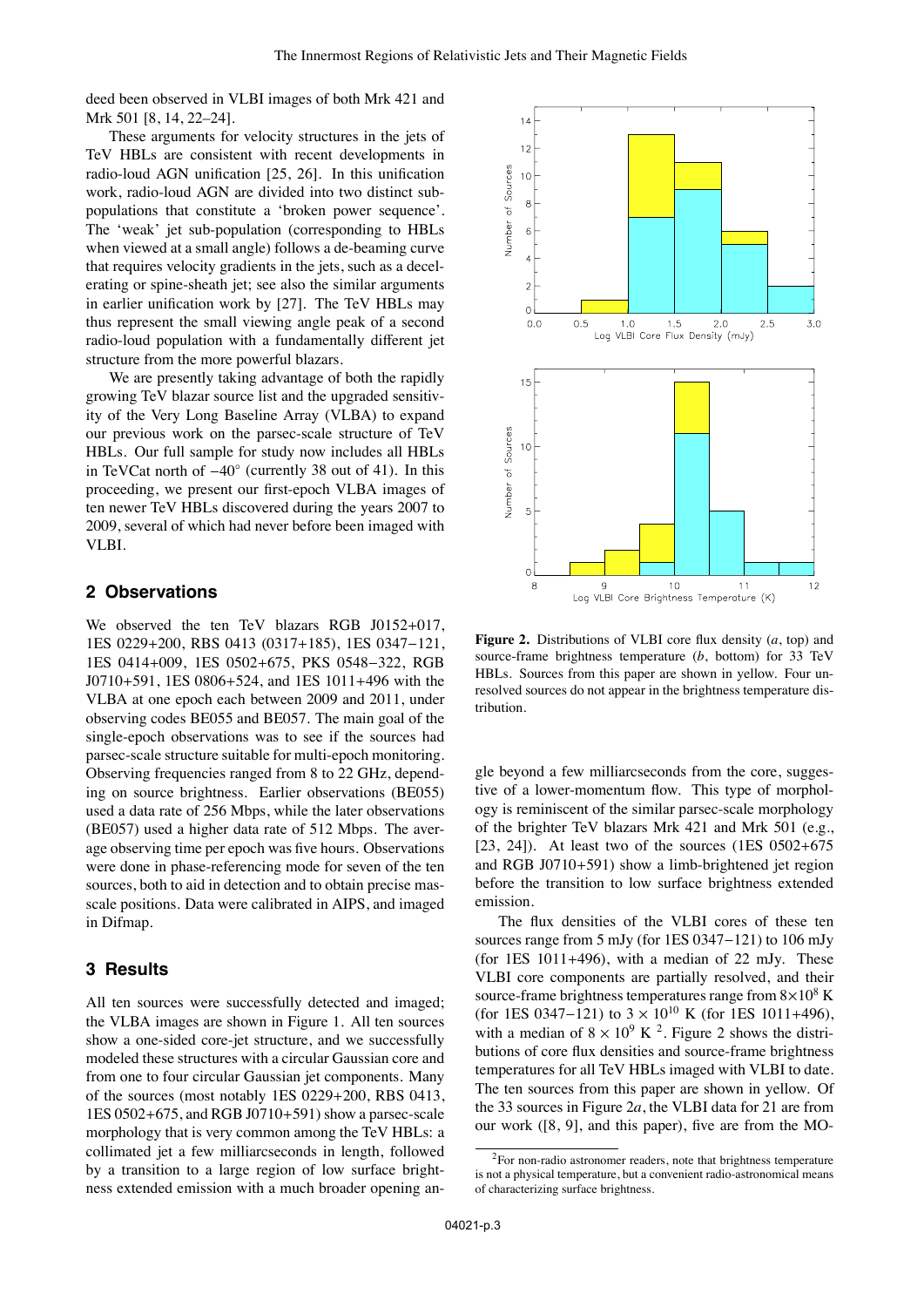JAVE program, six are from VLBI data archived at astrogeo.org, and one is from [28]. Figure 2*b* shows the brightness temperatures of the 29 cores from Figure 2*a* that are not unresolved. For sources observed at multiple epochs, the epoch giving the median brightness temperature has been used in Figure 2. Note in Figure 2 that more recent TeV detections (the sources from this paper, shown in yellow) are pushing toward fainter VLBI flux densities and lower brightness temperatures that require greater sensitivity to successfully image.

The observed brightness temperatures of the TeV HBLs in Figure 2*b* cluster around relatively low values of a few times  $10^{10}$  K, as was also found by [16]. They thus do not require *any* relativistic beaming to avoid either the inverse Compton or the equipartition brightness temperature limits [29, 30]; however, their one-sided morphology does imply at least modest Doppler boosting. As well as can be determined from the single-epoch VLBI data presented here, the ten new sources imaged for this paper display properties consistent with the relatively low values of the Lorentz factor and Doppler factor found in the parsecscale radio jets of other TeV HBLs (see § 1).

#### **4 Discussion**

There are at least three independent lines of evidence that velocity structures likely exist and play a large role in the observational properties of HBLs:

- 1. The "Doppler Crisis", discussed earlier (§ 1).
- 2. Unification arguments (e.g., [25–27]).
- 3. Transverse features in VLBI images that may be caused by spine-sheath velocity structures [8, 14, 22, 23].

Given the mounting evidence for velocity structures in HBL jets, we suggest that the so-called Doppler Crisis is actually not a crisis; the difference in the derived values of the Doppler and Lorentz factors at different wavelengths is likely real. Because such velocity structures are required for unification of the weak-jet sources, it would instead be a "crisis" if these lower Doppler and Lorentz factors were *not* observable in the VLBI imaging.

If beaming factors in the TeV and radio are indeed different for the TeV HBLs, then it is important to know whether they are different and *correlated* or different and *uncorrelated*. In order to investigate this, we have computed partial correlation coefficients between the TeV flux (taken from TeVCat for most sources; that site quotes a typical flux value for most variable sources), and the measured VLBI properties of the sample of TeV HBLs shown in Figure 2. Such correlations have been reported with Fermi gamma-ray fluxes for blazars in the MOJAVE survey (e.g., [31]), and between the Fermi and radio fluxes for a sample or TeV blazars by [32]. We use partial Pearson correlation coefficients with the effects of redshift removed (e.g., [33]), to help avoid the effects of a common distance (e.g., [34]).



**Figure 3.** TeV flux (in milliCrabs) versus observer-frame VLBI core brightness temperature for 28 TeV HBLs.

We find only a weakly significant partial correlation between the TeV flux and the VLBI core flux density, with a significance of 0.03. We find a much stronger partial correlation between the TeV flux and the median VLBI core brightness temperature, with a significance of  $2.1 \times 10^{-3}$ , suggesting that the *compactness* of the VLBI core is important. This correlation is shown in Figure 3 for the 28 TeV HBLs with both a TeV flux and a VLBI brightness temperature measurement. The existence of this correlation, together with the low values for the brightness temperatures, suggests *di*ff*erent yet correlated* Doppler factors for the VLBI core and TeV-emitting regions, as suggested, for example, in the model by [20]. These preliminary correlations will be investigated in more detail using the VLBA data for a larger sample of TeV HBLs that we are currently obtaining.

The size scale of the VLBI core then seems to be the critical size where there are correlations between the gamma-ray emission and the radio properties for the TeV HBLs. This is consistent with observations of VLBI core variability possibly correlated with gamma-ray flares in Mrk 421 [10, 35]. However, as evidenced by the uniformly slow apparent speeds measured to date in the TeV HBLs, such correlations seem to disappear by the scales associated with the VLBI jets. These jets seem to be decoupled from the higher energy emission; for example, even large flares in Mrk 421 have not typically been followed by major events in its parsec-scale jet [10, 36]. (Note the possible exception of a superluminal *inward* motion following a large X-ray flare in Mrk 421 [37], also see the further discussion of that result by [12].)

#### **5 Conclusions**

We are currently obtaining a significant amount of further VLBA data on the TeV HBLs, which will enable us to expand the studies discussed here. We are in the midst of multi-epoch monitoring of eight of the ten new sources discussed in this paper (the other two are now included in